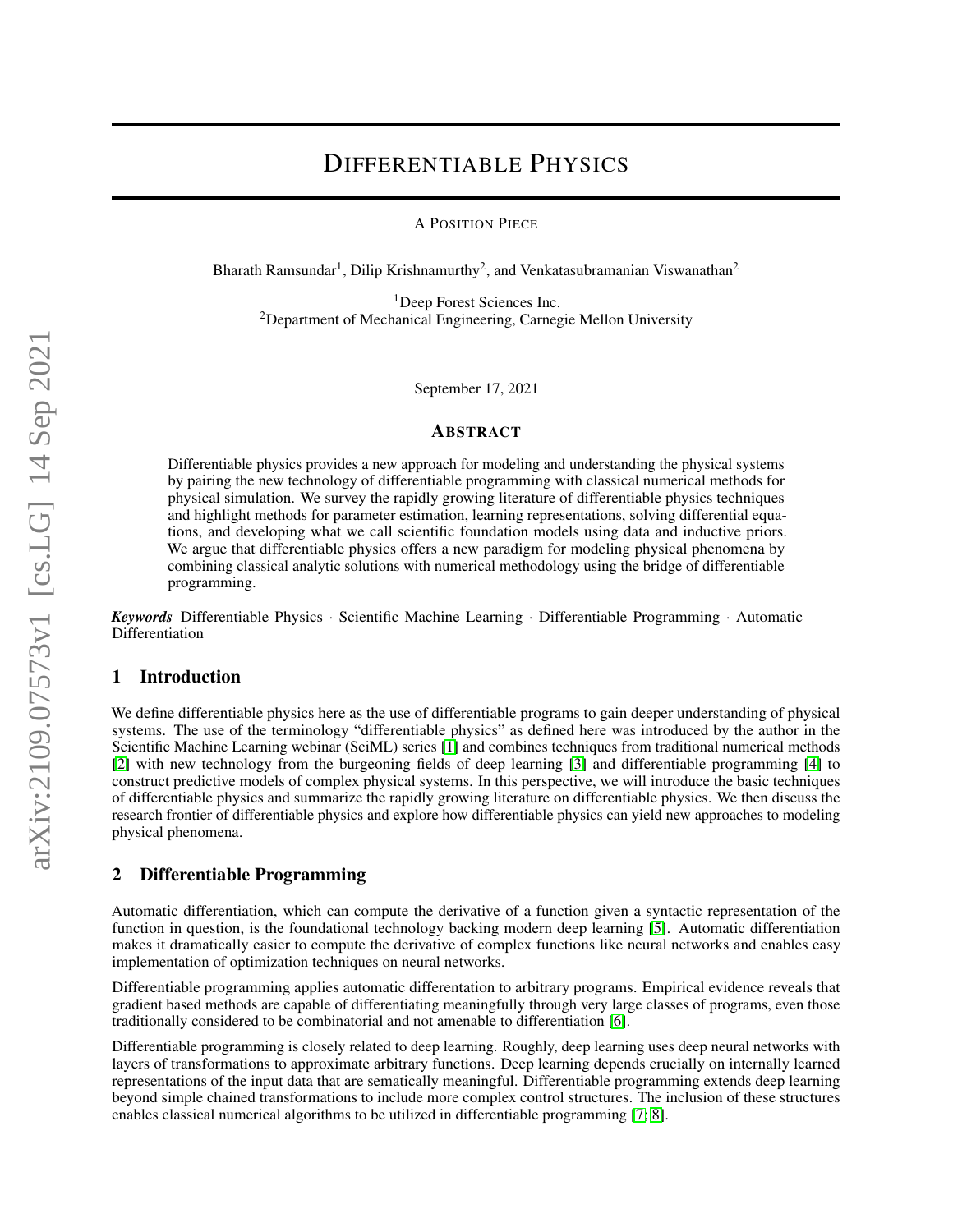Differentiable programs hold different tradeoffs than classical algorithms. The universal approximation theorem [\[9\]](#page-6-8) means that neural networks have extraordinary representation capabilities. As a result, deep learning and differentiable algorithms can sometimes approximately solve problems that no classical method can solve (image classification/recognition problems for example).

## 3 What is Differentiable Physics?

Differentiable physics applies the technology of differentiable programming to models of physical systems. In more detail, differentiable physics techniques leverage the universal approximation system to obtain powerful efficient computational representations of complex physical systems. These representations can be used for inverse design for engineering applications (for example, designing molecules or materials with desired physical properties), efficient solution of high dimensional differential equations, and accurate and efficient physical simulations. Differentiable physics methods have already had large impacts in drug discovery and are starting to change materials science and other adjacent engineering fields [\[10\]](#page-6-9).

Differentiable physics methods can also enable rapid solution of complex physical sytems, allowing for rapid approximate projection of the future state of physical systems. The description of differential physics and the unique opportunities it enables have been largely synthesized by the talks given in SciML webinar series run by the authors covering areas including ecology[\[11\]](#page-6-10), drug discovery [\[12;](#page-6-11) [13;](#page-6-12) [14;](#page-6-13) [15;](#page-6-14) [16;](#page-6-15) [17\]](#page-6-16), fluid dynamics [\[18;](#page-6-17) [19;](#page-6-18) [20;](#page-6-19) [8\]](#page-6-7), quantum chemistry [\[21;](#page-6-20) [22;](#page-6-21) [23;](#page-7-0) [24\]](#page-7-1), quantum computing[\[25;](#page-7-2) [26;](#page-7-3) [27\]](#page-7-4), engineering [\[28;](#page-7-5) [29;](#page-7-6) [30;](#page-7-7) [31\]](#page-7-8), statistical mechanics [\[32;](#page-7-9) [33;](#page-7-10) [34;](#page-7-11) [35;](#page-7-12) [36;](#page-7-13) [37\]](#page-7-14), molecular dynamics [\[38;](#page-7-15) [7;](#page-6-6) [39\]](#page-7-16), machine learning potentials [\[40;](#page-7-17) [41;](#page-7-18) [42;](#page-7-19) [43\]](#page-7-20), lattice field theory [\[44;](#page-8-0) [45\]](#page-8-1), deep learning [\[46;](#page-8-2) [47\]](#page-8-3), and differential equations [\[48;](#page-8-4) [49;](#page-8-5) [50;](#page-8-6) [51;](#page-8-7) [52;](#page-8-8) [53\]](#page-8-9).

### 4 Capabilities Enabled by Differentiable Physics

#### 4.1 Parameter Estimation

Mathematical models for physical systems typically involve solving underlying governing equations, paired with requisite constitute models. These models have one or more unknown quantities, termed as parameters. Identifying the parameters and the regime those parameters fall in govern the underlying physical phenomena.[\[54\]](#page-8-10) Thus, estimating parameters of a mathematical model of a physical system is a crucial task.

Parameter estimation methods aim to estimate the parameters of the mathematical model of a physical system from observed data. These methods are closely related to the classical literature on system identification [\[55\]](#page-8-11). Differentiable physics techniques leverage automatic differentiation and gradient descent to provide a unified framework for identification of parameters in nonlinear systems [\[1;](#page-6-0) [56\]](#page-8-12). The flexibility of differentiable programming has enabled parameter estimation on complex models of physical systems that would have been challenging with traditional methods [\[48;](#page-8-4) [57;](#page-8-13) [58\]](#page-8-14).

#### 4.2 Solving Differential Equations

Classical numerical methods for solving ordinary and partial differential equations have had tremendous impact in physical sciences and engineering[\[59\]](#page-8-15). However, in several cases, solution methods are slow, requiring long cycles for iteration and are not amenable to real-time operation. Solving simple geometries for multi-physics simulations can take hours to days on top-tier supercomputers. Differentiable techniques offer the possibility of providing rich approximation schemes that could enable rapid approximate solution of differential equations.

Neural ordinary differential equations [\[50\]](#page-8-6) bring techniques from ordinary differential equation solvers to deep learning by noticing that the iterations of a residual network resemble the solution of a differential equation system, implying that a differential equation solver can be used to directly solve such a network. Universal differential equations [\[49\]](#page-8-5) allow for hybrid combinations of classical differential equations with neural approximations. Methods like SInDy (sparse identification of nonlinear dynamics) use sparse regression methods to extract governing equations for nonlinear systems [\[60\]](#page-8-16).

Lagrangian neural networks [\[61\]](#page-8-17) and Hamiltonian neural networks [\[62\]](#page-8-18) enforce known constraints from the Lagrangian and Hamiltonian to facilitate neural network modeling of complex. In the absence of these constraints, neural models can learn aphysical solutions which don't respect basic physics such as energy conservation. The limitation of these methods is that they require the Hamiltonian/Lagrangian of the system to be known which isn't always possible for complex systems.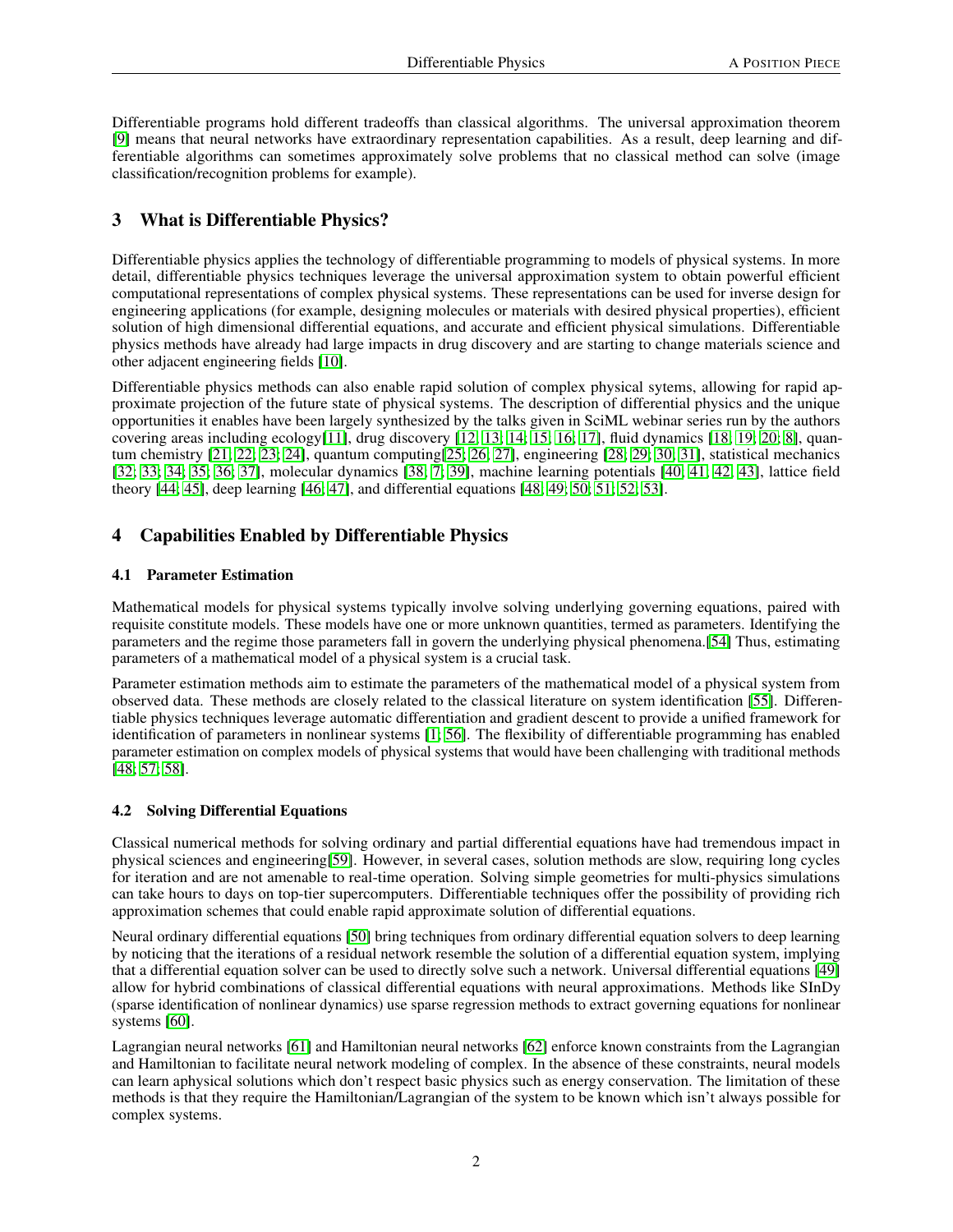

Figure 1: We roughly divide the differentiable physics literature into four categories: 1) Parameter estimation demonstrates how differentiable physics can be used to estimate unknown parameters for physical systems. 2) Neural solution algorithms for ordinary and partial differential equations. 3) Representation learning can be used to transform physical systems into vectorial representations for use in downstream applications. 4) Scientific Foundation models distill masses of experimental and computational data into succinct representations of complex physics.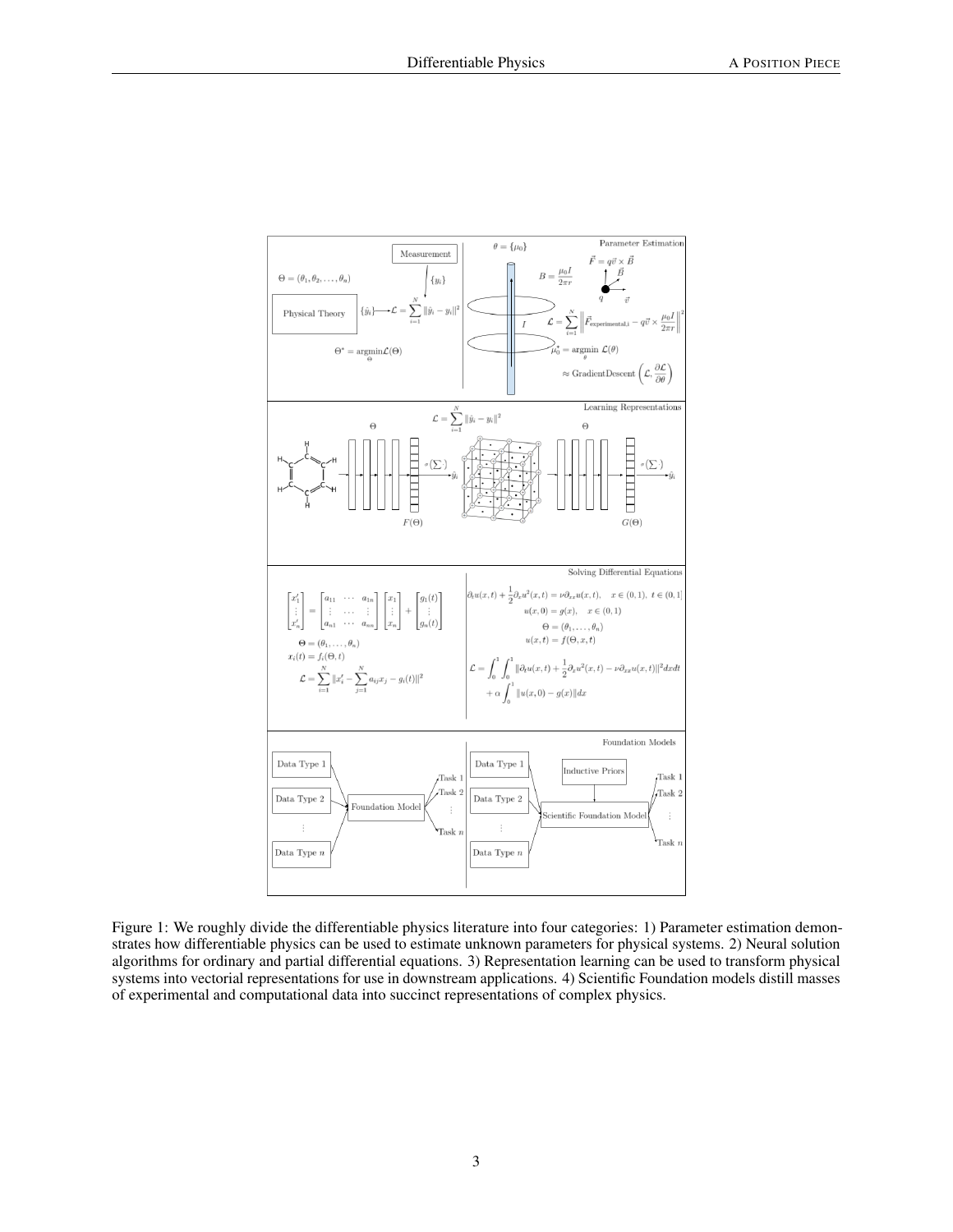Physics inspired neural networks [\[63;](#page-8-19) [53\]](#page-8-9) provide a new method to model arbitrary partial differential equations with deep neural networks. One of the known failure modes of neural partial differential equation solvers is an inability to handle high frequency information. Recent papers have explored solving partial differential equations in Fourier space to overcome these limitations [\[51\]](#page-8-7). Other work has extended multipole methods to leverage graph convolutional networks [\[51\]](#page-8-7). Neural differential equation technology has also been leveraged to solve stochastic differential equations [\[64\]](#page-8-20) and stochastic partial differential equations [\[65\]](#page-8-21). Recent work has introduced an algorithm for solving nonlinear PDEs in very high dimensions wherein the proposed algorithm is shown to be very effective for a range of application areas both in terms of accuracy and speed [\[66\]](#page-8-22).

#### 4.3 Learning Representations to Model Physical Phenomena

Molecular Systems: For complex physical systems we may lack a closed form (analytic) representation of the behavior of a system. For example, molecular machine learning systems use differentiable programs to model complex molecular properties (although we know how to compute these properties in principle with Schrödinger's equation, in practice property prediction required hand-tuned approximate heuristics) [\[67\]](#page-8-23). Differentiable physics methods have yielded increasingly sophisticated methods for modeling molecular properties. Graph convolutional architectures have proven capable of solving a wide variety of practical molecular property prediction tasks [\[68;](#page-9-0) [13;](#page-6-12) [14\]](#page-6-13). Differentiable physics methods have been used to construct rich neural ansatzes for the solution of the many-electron Schrödinger's equation [\[69;](#page-9-1) [21\]](#page-6-20). Conversely, the Kohn-Sham equations have been used to form rich priors for neural networks [\[23\]](#page-7-0). Considerable work has gone into exploring suitable architectures for molecular data [\[70;](#page-9-2) [71\]](#page-9-3).

Materials Science: A rich vein of work has explored the use of differentiable models for describing potential energy surfaces of molecular systems. DeepPMD-Kit provides an efficient framework to train a potential energy surface representation[\[72\]](#page-9-4). Molecular systems obey physical symmetries and encoding those symmetries and constructing appropriately equivariant representations enable data-efficient potential energy functions [\[42\]](#page-7-19). Pairing these models with differentiable molecular dynamics [\[73;](#page-9-5) [7\]](#page-6-6) offers new possibilities for modeling meso-scale phenomena at quantum accuracy. Machine learning potentials have seen success with their ability to produce phase-diagrams under extreme conditions, e.g. supercritical hydrogen [\[43\]](#page-7-20). Taking this one step further, differentiable thermodynamic modeling offers new possibilities for materials modeling and usher in a new era of differentiable CALPHAD (CALculation of PHAse Diagrams)[\[74\]](#page-9-6).

Differentiable physics techniques have also started to find their footing in materials science with the advent of new representational architectures like the crystal graph convolutional network [\[75\]](#page-9-7) and materials property prediction architectures like MEGNet [\[76\]](#page-9-8). Recent work has also added richer physical priors to create lattice convolutional networks that model adsorption lattice [\[77\]](#page-9-9) and explored lattice simulations for materials using neural potentials [\[78\]](#page-9-10).

Fluid and Continuum Mechanics: A number of recent works have explored the application of differentiable physics to fluid dynamics systems. Jax-CFD implements a simple fully differentiable computational fluid dynamics engine in Jax [\[8\]](#page-6-7). Turbulence modeling is one of the classical challenges of computational fluid dynamics. Methods like RANS (Reynolds-Averaged Navier Stokes) provide numerical tools for modeling simple turbulent systems [\[79\]](#page-9-11). Recent work has worked to adapt differentiable physics techniques to turbulence modeling, with one recent paper using convolutional neural ODEs to model turbulent flows [\[80\]](#page-9-12) and another integrating RANS techniques with deep networks [\[19;](#page-6-18) [20\]](#page-6-19). Such differentiable techniques hold out the promise of more efficient and accurate turbulence models. Computational modeling has had a tremendous impact in continuum mechanics with frameworks like Moose [\[81\]](#page-9-13) enabling easy use of finite element methods on systems of interest. Recent work has adapted multi-scale graph neural networks to continuum mechanics simulations [\[82\]](#page-9-14).

Complex systems: Differentiable physics models of climate science are also starting to gain prominence. A recent prominent review article [\[83\]](#page-9-15) proposed a swathe of areas where machine learning could aid the fight against climate change. Many of these applications are more engineering focused (e.g. optimizing freight lines to minimize carbon output), but there are also prospects for differentiable physics applications. For example, Veros is a differentiable ocean simulator written in Jax [\[84\]](#page-9-16). Jax-cosmo is exploring the use of differentiable physics models in cosmology [\[85\]](#page-9-17). Differentiable physics is also making its way into field theory. Recent work has used normalizing flows to sample field configurations for the lattice field in question [\[44\]](#page-8-0). The basic methods have been extended to sample  $SU(N)$ gauge-equivariant flows [\[86\]](#page-9-18).

#### 4.4 Scientific Foundation Models

A foundation model (e.g BERT [\[87\]](#page-9-19), DALL-E [\[88\]](#page-9-20), CLIP [\[89\]](#page-9-21), GPT-3 [\[90\]](#page-10-0)) is defined to be a model trained on broad data at scale and adaptable to a wide range of downstream tasks despite its inherent incomplete character [\[91\]](#page-10-1). Natural language processing has been profoundly altered in recent years by the advent of foundation models like BERT and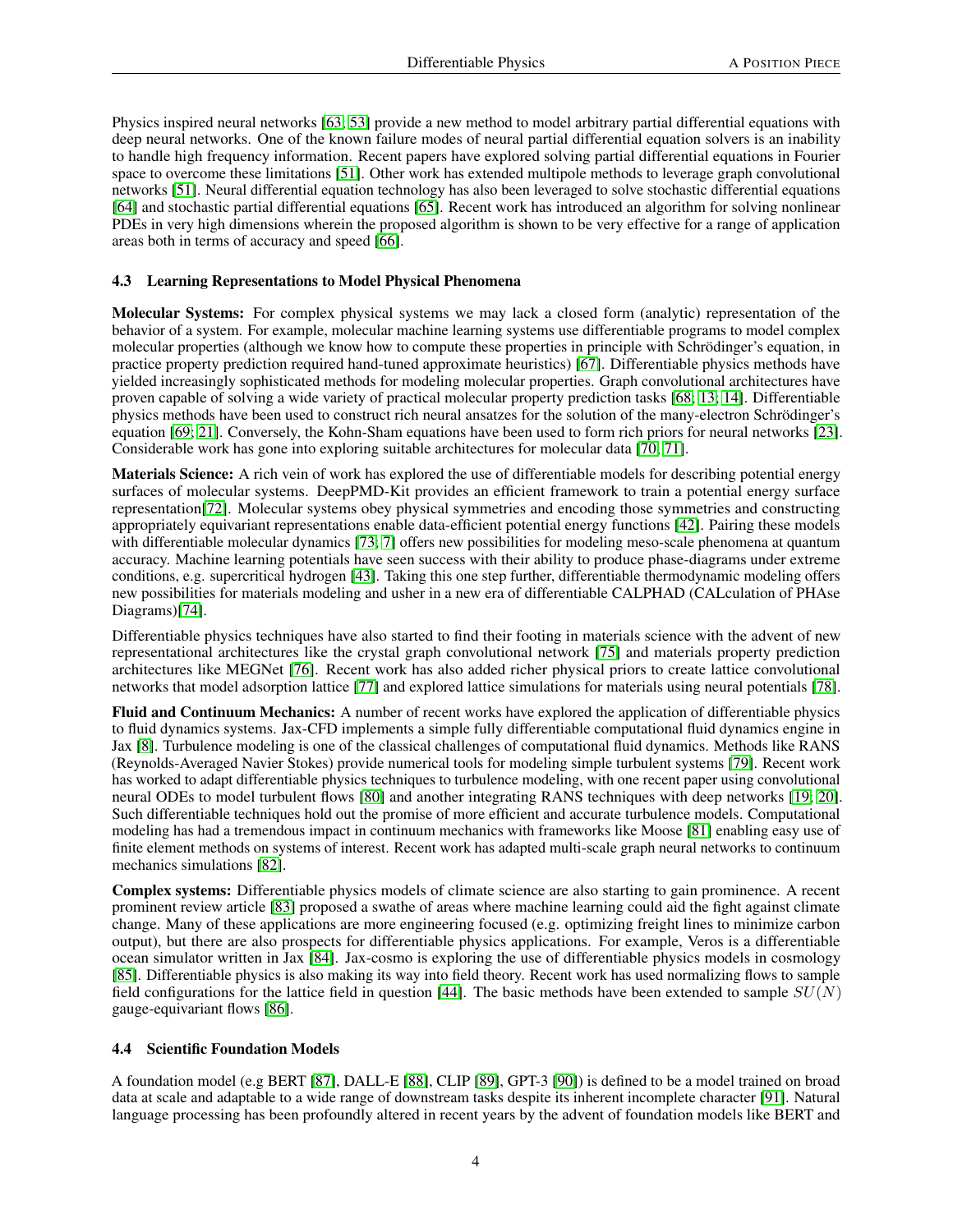GPT-3. Such models are pretrained on large corpuses of unlabeled text with masked language modeling [\[92\]](#page-10-2) to learn meaningful internal representations of language. These pretrained models are subsequently used as rich priors for downstream tasks. Foundation models have enabled powerful advances such as coding assistants and effective low data NLP models [\[90\]](#page-10-0).

We define a scientific foundation model as a parameterized physical theory which is usually trained on data and capable of being applied to a range of downstream tasks despite its physical incompleteness. Classical examples of scientific foundation models include fluids simulations using the RANS/LES approximations [\[93;](#page-10-3) [94\]](#page-10-4), DFT simulations with an exchange correlation functional [\[95;](#page-10-5) [96\]](#page-10-6), and molecular dynamics simulations with a selected force field [\[97\]](#page-10-7). Differentiable physics provides new opportunities for merging classical scientific foundation models with rich neural representations to offer a framework to construct more physically complete models.

Some early work has explored the use of foundation models for physical systems. ChemBERTa [\[12\]](#page-6-11) and Grover [\[98\]](#page-10-8) are chemical scientific foundation models for molecular modeling applications. Neural group-equivariant potentials [\[99;](#page-10-9) [100;](#page-10-10) [101\]](#page-10-11) are scientific foundation models for performing molecular property predictions. AlphaFold2 [\[102\]](#page-10-12) is a scientific foundation model for predicting protein structures. Geometric deep learning models [\[103\]](#page-10-13) are scientific foundation models for predicting RNA structures. These methods are approaching maturity to catalyze downstream scientific applications. It remains an open question how to develop broadly applicable scientific foundation models. It may be necessary to develop new pretraining procedures and richer physics informed inductive priors to train scientific foundation models that could for example predict the structures and properties of proteins/RNA/DNA/crystals/molecules all in one model.

### 5 Directions for future research

Differentiable physics is still in its infancy. In this section, we comment briefly on some directions for future research. Differentiable physics poses foundational questions in programming language theory and to the applications of physics more broadly.

#### 5.1 Programming Language Theory and Differentiable Physics

Differentiable programming has raised many hard questions in programming language design that are slowly being worked out. Recent research has started to establish the formal foundations of differentiable programming languages [\[4\]](#page-6-3). Other work has explored the type theory of programming with arrays [\[104\]](#page-10-14). Recent work has explored differentiable programming with higher order functions [\[105\]](#page-10-15). In parallel, there is a long history of programming languages which are designed to model physical systems. Languages like Matlab [\[106\]](#page-10-16) and Mathematica [\[107\]](#page-10-17) in addition to NumPy and Julia have made it dramatically easier to model physical systems in code.

The open question is how we can construct a programming language that can model physical reality. Ideally such a programming language should be fully differentiable and have full array support. In a parallel line of work, proof assistants based on dependent type theories have started to find mainstream usage in modern mathematics [\[108\]](#page-10-18). While pure mathematics and physics are different fields, there has been considerable cross pollination between them (e.g. Navier-Stokes solutions and the Yang-Mills mass gap are both Clay millenium problems which are inspired by open questions in mathematical physics [\[109\]](#page-10-19)). Merging the powerful descriptive capabilities of dependent programming languages with differentiable programming could create a new language suited to describe the frontier of modern physics.

### 5.2 Physical Interpretation of Differentiable Physics Models

It is unclear the extent to which differentiable physics could improve understanding of physical systems. Are these methods simply clever approximations or do they offer a more fundamental advance? We have reason to believe that this could offer the possibility of a more fundamental advance.

For multiple types of physical systems, there often exist limit functions which have desired properties. For example, the Hohenberg-Kohn theorems guarantee that the total energy of a system of electrons is a unique functional of the electron density [\[110\]](#page-10-20). This led to the development of density functional theory, where all the complexity is handled within the exchange-correlation functional. Great progress has been made in improving the quality of exchange-correlation functional through new hand-coded functional forms.[\[111\]](#page-10-21) Differentiable physics offers the promise using a richer neural representation to approximate the exchange correlation functional and directly training it through gradient descent on experimental data within the Kohn-Sham formalism. Similarly, closure problems arise in fluid dynamics where solving turbulent flow requires computing higher and higher moments of the fluid flow. Classically, the moments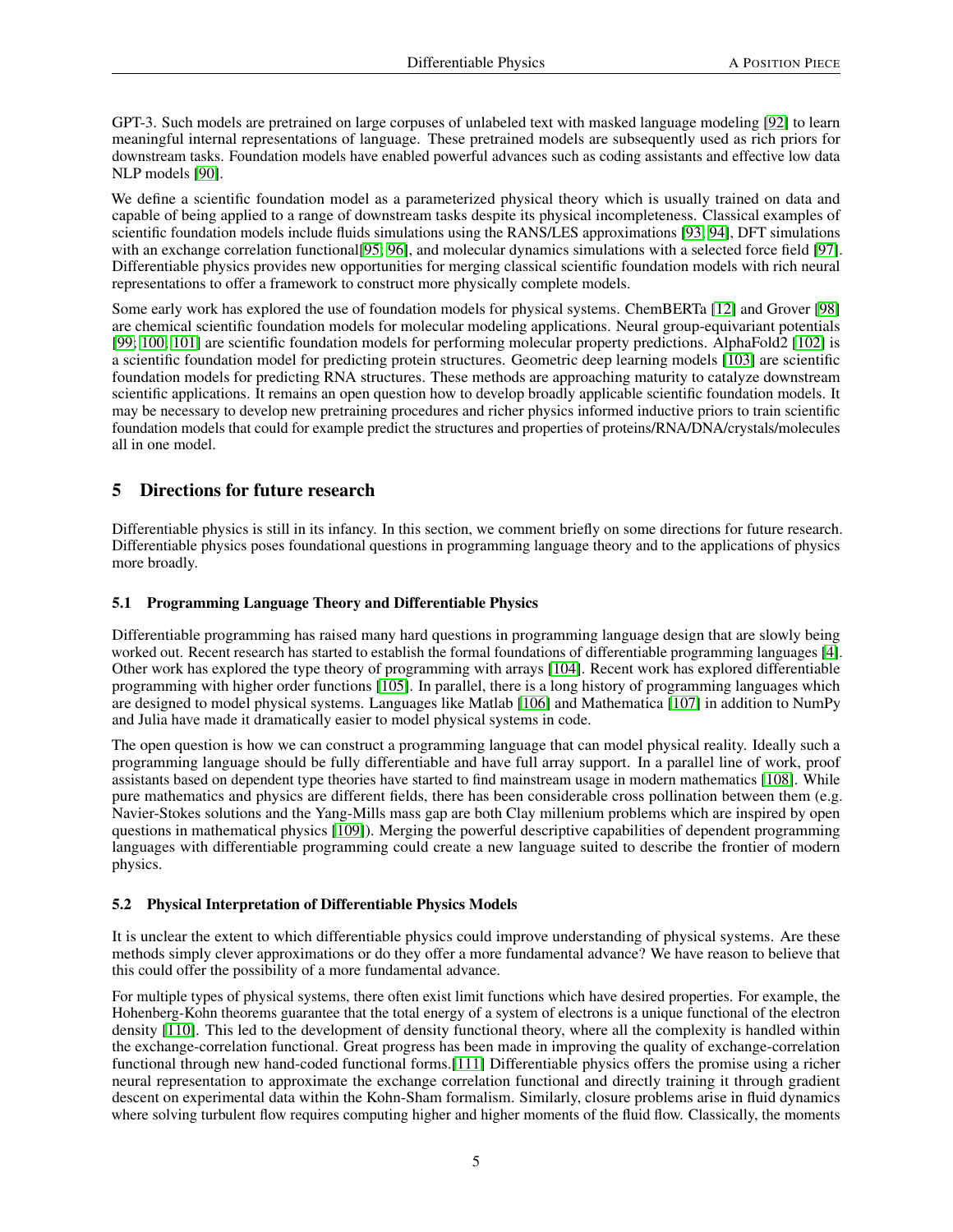are often truncated at some approximation order  $n$ , for example, RANS truncates this at second order. Recent work in differentiable physics explores the use of neural techniques to directly solve fluid closure problems [\[112\]](#page-10-22). Differentiable physics could hold out the promise of systematic (and one day rigorous) solutions to the fluid closure problem.

#### 5.3 Using Physics to Understand Differentiable Programs

We have discussed numerous examples of using differentiable programs to understand physical phenomena. There is a promising line of work that aims to do the inverse: using techniques from statistical physics to develop a theory of deep learning and differentiable programming. Building connections between thermodynamics and deep learning[\[35\]](#page-7-12) enables a richer understanding of the loss functions in machine learning. A rich body of work is building deep connections between methods of statistical mechanics and deep learning.[\[113;](#page-10-23) [32;](#page-7-9) [37\]](#page-7-14) Other approaches have attempted to build systematic perturbation-theoretic models of deep networks [\[114\]](#page-10-24).

#### 5.4 Multiscale Modeling through Modularity

Differentiable physics bring the powerful capability that different differentiable physics models can be fed into one another. This opens out the possibility of chaining models across multiple physical scales (including length and time). For example, a differentiable quantum chemistry model could be chained into a differentiable molecular dynamics model[\[7\]](#page-6-6) which can then be chained into a device physics model.[\[115\]](#page-11-0) The composability of differentiable physics systems hold out the promise of jointly optimizing the total model to get a comprehensive model of a macroscale physical system. Such comprehensive models enable the computation of sensitivities of macroscale behavior to properties at the microscopic scales.

### 6 Languages for Differentiable Physics

At the time of writing, there are two leading programming languages/frameworks for differentiable physics: Julia and Jax. Julia [\[116\]](#page-11-1) is a programming language designed for efficient high-level numerical codes which enables efficient high level code to be written for scientific applications and has been widely used by the scientific computing community. Recently Julia has embraced differentiable programming and has added top-level support for differentiable primitives [\[117\]](#page-11-2).

Python is used very widely in machine learning research but has not been used as widely for scientific computing applications. Traditionally Python has been too inefficient for scientific codes. Library authors have had to implement core methods in a more efficient language like C++ and develop bindings in Python. In recent years, the advent of NumPy [\[118\]](#page-11-3) has enabled Python to be used for smaller scale scientific applications due to NumPy's automatic vectorization. Frameworks like Numba [\[119\]](#page-11-4) and CuPy [\[120\]](#page-11-5) have made it easier to write high performance numerical codes directly in Python. More recently, frameworks like TensorFlow [\[6\]](#page-6-5), PyTorch [\[121\]](#page-11-6), and Jax [\[122\]](#page-11-7) have enabled easy implementation of machine learning methods in Python and have found considerable community traction.

The Jax community notably has been working to extend support beyond machine learning to scientific machine learning and differentiable physics applications. Jax-MD [\[7\]](#page-6-6) extends Jax to molecular dynamics simulations Jax-CFD [\[8\]](#page-6-7) extends Jax to fluid dynamics, and Jax-cosmo [\[85\]](#page-9-17) extends Jax to cosmology . At time of writing, these programs are still considerably slower than classical numerical codes but continued compiler research may change this state of affairs and enable differentiable scientific codes to be written directly in Python.

### 7 Discussion

Differentiable Physics methods have already made a considerable impact on the numerical modeling of complex physical systems. We anticipate that this impact will only continue to mature over the coming years with differentiable physics systems slowly replacing established numerical codes for multi-physics simulations.

Past reviews have highlighted the importance of applying AI to physics applications [\[123\]](#page-11-8), and a recently released book [\[124\]](#page-11-9) on physics-based deep learning uses the term "differentiable physics" in a slightly more narrow context, defining it as the use of discretized physical model equations within a deep learning architecture.

We belive that differentiable physics offers a new opportunity into modeling physical systems. Differentiable physics may offer an effective recipe to compute prevalent limiting quantities in physical theories which have until now been approximated using hand-crafted representations. Differentiable physics is a subject in its infancy, and we anticipate that many more fundamental innovations are yet to come.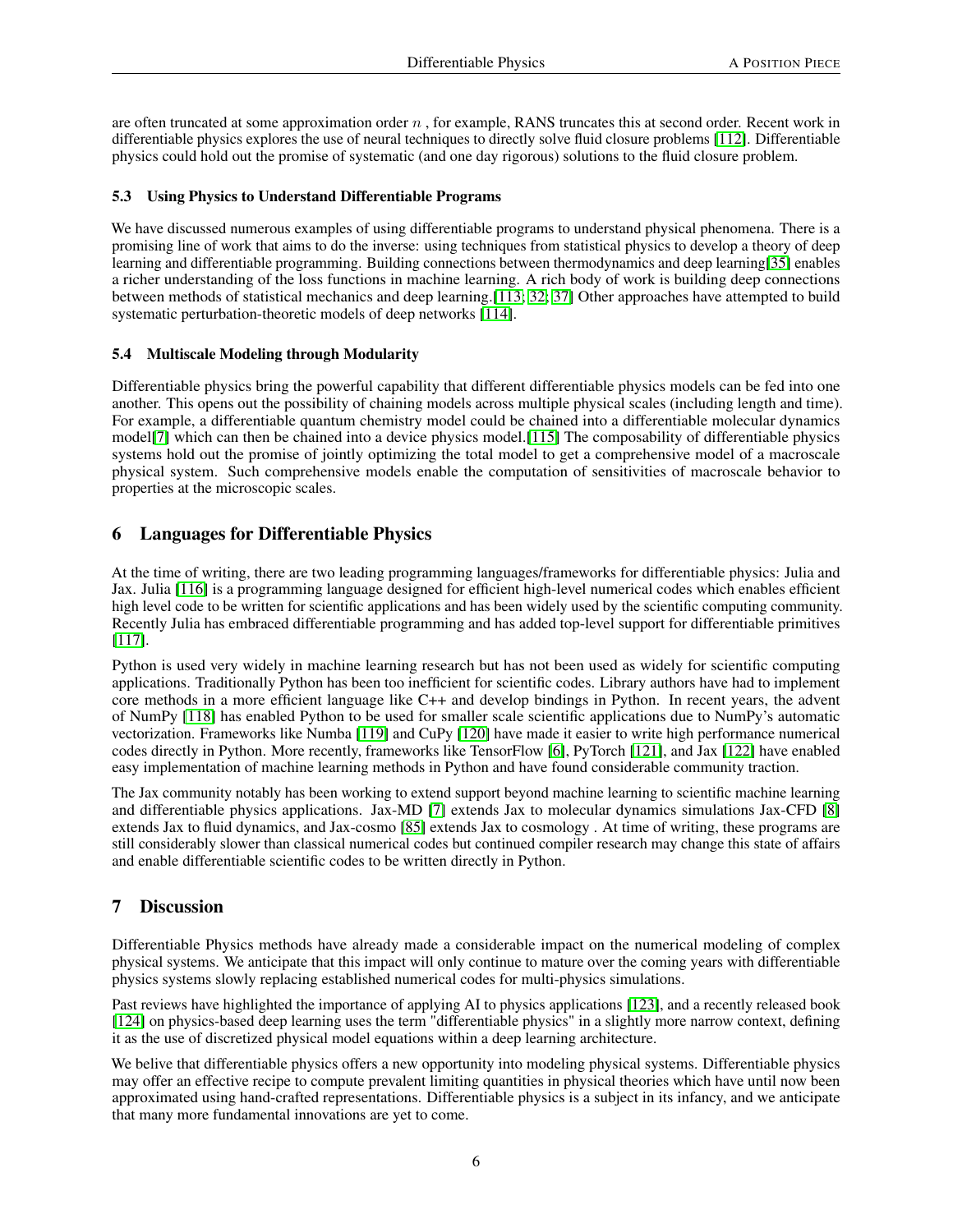#### References

- <span id="page-6-0"></span>[1] Bharath Ramsundar. Physical theories and differentiable programs. [https://www.cmu.edu/aced/sciML.](https://www.cmu.edu/aced/sciML.html) [html](https://www.cmu.edu/aced/sciML.html), 2020. Talk on 2020-10-22.
- <span id="page-6-1"></span>[2] Eugene Isaacson and Herbert Bishop Keller. *Analysis of numerical methods*. Courier Corporation, 2012.
- <span id="page-6-2"></span>[3] Ian Goodfellow, Yoshua Bengio, and Aaron Courville. *Deep learning*. MIT press, 2016.
- <span id="page-6-3"></span>[4] Martín Abadi and Gordon D Plotkin. A simple differentiable programming language. *Proceedings of the ACM on Programming Languages*, 4(POPL):1–28, 2019.
- <span id="page-6-4"></span>[5] Atilim Gunes Baydin, Barak A Pearlmutter, Alexey Andreyevich Radul, and Jeffrey Mark Siskind. Automatic differentiation in machine learning: a survey. *Journal of machine learning research*, 18, 2018.
- <span id="page-6-5"></span>[6] Martín Abadi, Paul Barham, Jianmin Chen, Zhifeng Chen, Andy Davis, Jeffrey Dean, Matthieu Devin, Sanjay Ghemawat, Geoffrey Irving, Michael Isard, et al. Tensorflow: A system for large-scale machine learning. In *12th* {*USENIX*} *symposium on operating systems design and implementation (*{*OSDI*} *16)*, pages 265–283, 2016.
- <span id="page-6-6"></span>[7] Samuel Schoenholz and Ekin Dogus Cubuk. Jax md: a framework for differentiable physics. *Advances in Neural Information Processing Systems*, 33, 2020.
- <span id="page-6-7"></span>[8] Dmitrii Kochkov, Jamie A Smith, Ayya Alieva, Qing Wang, Michael P Brenner, and Stephan Hoyer. Machine learning–accelerated computational fluid dynamics. *Proceedings of the National Academy of Sciences*, 118(21), 2021.
- <span id="page-6-8"></span>[9] Kurt Hornik, Maxwell Stinchcombe, and Halbert White. Multilayer feedforward networks are universal approximators. *Neural networks*, 2(5):359–366, 1989.
- <span id="page-6-9"></span>[10] Hongming Chen, Ola Engkvist, Yinhai Wang, Marcus Olivecrona, and Thomas Blaschke. The rise of deep learning in drug discovery. *Drug discovery today*, 23(6):1241–1250, 2018.
- <span id="page-6-10"></span>[11] Xiaowei Jia, Jared Willard, Anuj Karpatne, Jordan Read, Jacob Zwart, Michael Steinbach, and Vipin Kumar. Physics guided rnns for modeling dynamical systems: A case study in simulating lake temperature profiles. In *Proceedings of the 2019 SIAM International Conference on Data Mining*, pages 558–566. SIAM, 2019.
- <span id="page-6-11"></span>[12] Seyone Chithrananda, Gabriel Grand, and Bharath Ramsundar. Chemberta: Large-scale self-supervised pretraining for molecular property prediction. *arXiv preprint arXiv:2010.09885*, 2020.
- <span id="page-6-12"></span>[13] Evan N Feinberg, Debnil Sur, Zhenqin Wu, Brooke E Husic, Huanghao Mai, Yang Li, Saisai Sun, Jianyi Yang, Bharath Ramsundar, and Vijay S Pande. Potentialnet for molecular property prediction. *ACS central science*, 4 (11):1520–1530, 2018.
- <span id="page-6-13"></span>[14] Jonathan M Stokes, Kevin Yang, Kyle Swanson, Wengong Jin, Andres Cubillos-Ruiz, Nina M Donghia, Craig R MacNair, Shawn French, Lindsey A Carfrae, Zohar Bloom-Ackermann, et al. A deep learning approach to antibiotic discovery. *Cell*, 180(4):688–702, 2020.
- <span id="page-6-14"></span>[15] Dominik Lemm, Guido Falk von Rudorff, and O Anatole von Lilienfeld. Machine learning based energy-free structure predictions of molecules, transition states, and solids. *Nature Communications*, 12(1):1–10, 2021.
- <span id="page-6-15"></span>[16] Mario Krenn, Florian Häse, AkshatKumar Nigam, Pascal Friederich, and Alan Aspuru-Guzik. Self-referencing embedded strings (selfies): A 100% robust molecular string representation. *Machine Learning: Science and Technology*, 1(4):045024, 2020.
- <span id="page-6-16"></span>[17] Payel Das, Tom Sercu, Kahini Wadhawan, Inkit Padhi, Sebastian Gehrmann, Flaviu Cipcigan, Vijil Chenthamarakshan, Hendrik Strobelt, Cicero Dos Santos, Pin-Yu Chen, et al. Accelerated antimicrobial discovery via deep generative models and molecular dynamics simulations. *Nature Biomedical Engineering*, 5(6):613–623, 2021.
- <span id="page-6-17"></span>[18] Filipe de Avila Belbute-Peres, Thomas Economon, and Zico Kolter. Combining differentiable pde solvers and graph neural networks for fluid flow prediction. In *International Conference on Machine Learning*, pages 2402–2411. PMLR, 2020.
- <span id="page-6-18"></span>[19] Pedro M Milani, Julia Ling, and John K Eaton. Generalization of machine-learned turbulent heat flux models applied to film cooling flows. *Journal of Turbomachinery*, 142(1), 2020.
- <span id="page-6-19"></span>[20] Pedro M Milani, Julia Ling, and John K Eaton. Turbulent scalar flux in inclined jets in crossflow: counter gradient transport and deep learning modelling. *Journal of Fluid Mechanics*, 906, 2021.
- <span id="page-6-20"></span>[21] Jan Hermann, Zeno Schätzle, and Frank Noé. Deep-neural-network solution of the electronic schrödinger equation. *Nature Chemistry*, 12(10):891–897, 2020.
- <span id="page-6-21"></span>[22] WMC Foulkes, Lubos Mitas, RJ Needs, and Guna Rajagopal. Quantum monte carlo simulations of solids. *Reviews of Modern Physics*, 73(1):33, 2001.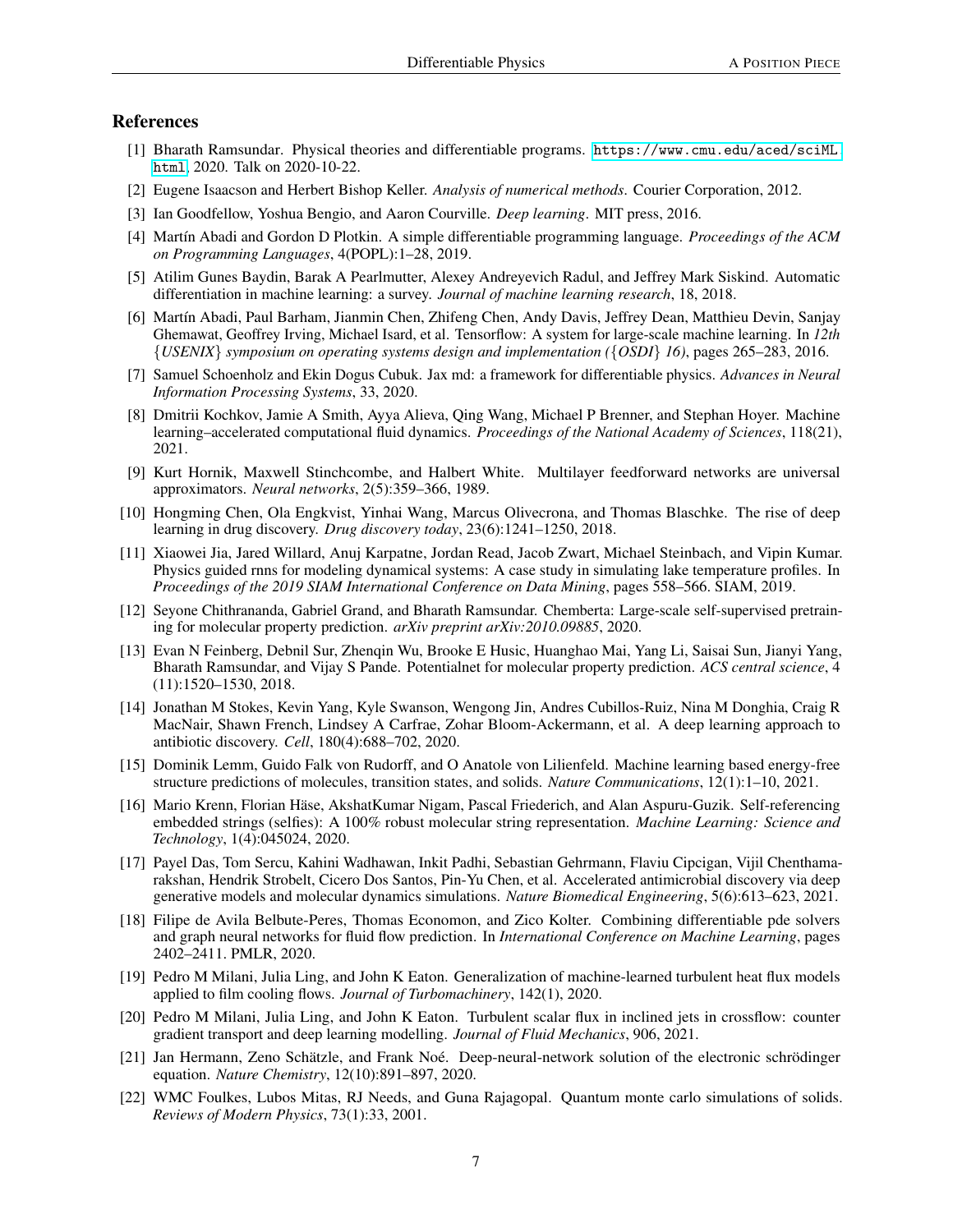- <span id="page-7-0"></span>[23] Li Li, Stephan Hoyer, Ryan Pederson, Ruoxi Sun, Ekin D Cubuk, Patrick Riley, Kieron Burke, et al. Kohn-sham equations as regularizer: Building prior knowledge into machine-learned physics. *Physical review letters*, 126 (3):036401, 2021.
- <span id="page-7-1"></span>[24] Hsin-Yuan Huang, Michael Broughton, Masoud Mohseni, Ryan Babbush, Sergio Boixo, Hartmut Neven, and Jarrod R McClean. Power of data in quantum machine learning. *Nature communications*, 12(1):1–9, 2021.
- <span id="page-7-2"></span>[25] E Miles Stoudenmire and David J Schwab. Supervised learning with quantum-inspired tensor networks. *arXiv preprint arXiv:1605.05775*, 2016.
- <span id="page-7-3"></span>[26] Alba Cervera-Lierta, Jakob S Kottmann, and Alán Aspuru-Guzik. The meta-variational quantum eigensolver (meta-vqe): Learning energy profiles of parameterized hamiltonians for quantum simulation. *arXiv preprint arXiv:2009.13545*, 2020.
- <span id="page-7-4"></span>[27] Guillaume Verdon, Michael Broughton, Jarrod R McClean, Kevin J Sung, Ryan Babbush, Zhang Jiang, Hartmut Neven, and Masoud Mohseni. Learning to learn with quantum neural networks via classical neural networks. *arXiv preprint arXiv:1907.05415*, 2019.
- <span id="page-7-5"></span>[28] Alexander Bills, Shashank Sripad, William L Fredericks, Matthew Guttenberg, Devin Charles, Evan Frank, and Venkatasubramanian Viswanathan. Universal battery performance and degradation model for electric aircraft. *arXiv preprint arXiv:2008.01527*, 2020.
- <span id="page-7-6"></span>[29] Alok Warey, Shailendra Kaushik, Bahram Khalighi, Michael Cruse, and Ganesh Venkatesan. Data-driven prediction of vehicle cabin thermal comfort: using machine learning and high-fidelity simulation results. *International Journal of Heat and Mass Transfer*, 148:119083, 2020.
- <span id="page-7-7"></span>[30] Kristen A Severson, Peter M Attia, Norman Jin, Nicholas Perkins, Benben Jiang, Zi Yang, Michael H Chen, Muratahan Aykol, Patrick K Herring, Dimitrios Fraggedakis, et al. Data-driven prediction of battery cycle life before capacity degradation. *Nature Energy*, 4(5):383–391, 2019.
- <span id="page-7-8"></span>[31] Raphaël Pestourie, Youssef Mroueh, Thanh V Nguyen, Payel Das, and Steven G Johnson. Active learning of deep surrogates for pdes: application to metasurface design. *npj Computational Materials*, 6(1):1–7, 2020.
- <span id="page-7-9"></span>[32] Aitor Lewkowycz, Yasaman Bahri, Ethan Dyer, Jascha Sohl-Dickstein, and Guy Gur-Ari. The large learning rate phase of deep learning: the catapult mechanism. *arXiv preprint arXiv:2003.02218*, 2020.
- <span id="page-7-10"></span>[33] Dedi Wang and Pratyush Tiwary. State predictive information bottleneck. *The Journal of Chemical Physics*, 154 (13):134111, 2021.
- <span id="page-7-11"></span>[34] Carl P Goodrich, Ella M King, Samuel S Schoenholz, Ekin D Cubuk, and Michael P Brenner. Designing self-assembling kinetics with differentiable statistical physics models. *Proceedings of the National Academy of Sciences*, 118(10), 2021.
- <span id="page-7-12"></span>[35] Alexander A Alemi and Ian Fischer. Therml: Thermodynamics of machine learning. *arXiv preprint arXiv:1807.04162*, 2018.
- <span id="page-7-13"></span>[36] Alberto Fachechi, Elena Agliari, and Adriano Barra. Dreaming neural networks: forgetting spurious memories and reinforcing pure ones. *Neural Networks*, 112:24–40, 2019.
- <span id="page-7-14"></span>[37] Elena Agliari, Francesco Alemanno, Adriano Barra, Martino Centonze, and Alberto Fachechi. Neural networks with a redundant representation: detecting the undetectable. *Physical review letters*, 124(2):028301, 2020.
- <span id="page-7-15"></span>[38] Sun-Ting Tsai, En-Jui Kuo, and Pratyush Tiwary. Learning molecular dynamics with simple language model built upon long short-term memory neural network. *Nature communications*, 11(1):1–11, 2020.
- <span id="page-7-16"></span>[39] Weile Jia, Han Wang, Mohan Chen, Denghui Lu, Lin Lin, Roberto Car, E Weinan, and Linfeng Zhang. Pushing the limit of molecular dynamics with ab initio accuracy to 100 million atoms with machine learning. In *SC20: International Conference for High Performance Computing, Networking, Storage and Analysis*, pages 1–14. IEEE, 2020.
- <span id="page-7-17"></span>[40] Linfeng Zhang, Jiequn Han, Han Wang, Wissam A Saidi, Roberto Car, et al. End-to-end symmetry preserving inter-atomic potential energy model for finite and extended systems. *arXiv preprint arXiv:1805.09003*, 2018.
- <span id="page-7-18"></span>[41] Yixiao Chen, Linfeng Zhang, Han Wang, and Weinan E. Deepks: A comprehensive data-driven approach toward chemically accurate density functional theory. *Journal of Chemical Theory and Computation*, 17(1):170–181, 2020.
- <span id="page-7-19"></span>[42] Simon Batzner, Tess E Smidt, Lixin Sun, Jonathan P Mailoa, Mordechai Kornbluth, Nicola Molinari, and Boris Kozinsky. Se (3)-equivariant graph neural networks for data-efficient and accurate interatomic potentials. *arXiv preprint arXiv:2101.03164*, 2021.
- <span id="page-7-20"></span>[43] Bingqing Cheng, Guglielmo Mazzola, Chris J Pickard, and Michele Ceriotti. Evidence for supercritical behaviour of high-pressure liquid hydrogen. *Nature*, 585(7824):217–220, 2020.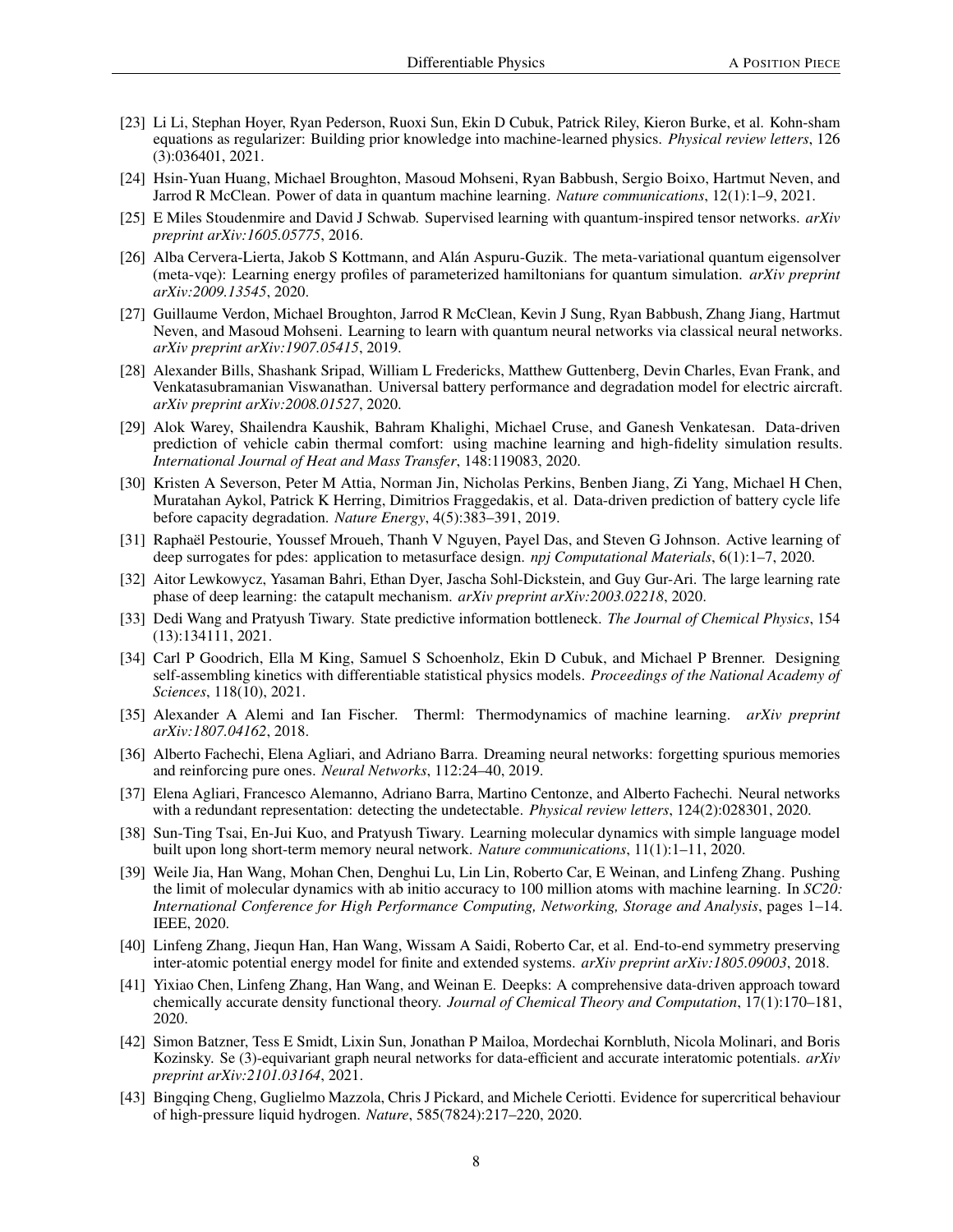- <span id="page-8-0"></span>[44] MS Albergo, G Kanwar, and PE Shanahan. Flow-based generative models for markov chain monte carlo in lattice field theory. *Physical Review D*, 100(3):034515, 2019.
- <span id="page-8-1"></span>[45] Gurtej Kanwar, Michael S Albergo, Denis Boyda, Kyle Cranmer, Daniel C Hackett, Sébastien Racaniere, Danilo Jimenez Rezende, and Phiala E Shanahan. Equivariant flow-based sampling for lattice gauge theory. *Physical Review Letters*, 125(12):121601, 2020.
- <span id="page-8-2"></span>[46] Shaojie Bai, J Zico Kolter, and Vladlen Koltun. *arXiv preprint arXiv:1909.01377*, 2019.
- <span id="page-8-3"></span>[47] Shaojie Bai, Vladlen Koltun, and J Zico Kolter. Multiscale deep equilibrium models. *arXiv preprint arXiv:2006.08656*, 2020.
- <span id="page-8-4"></span>[48] Joseph Bakarji and Daniel M Tartakovsky. Data-driven discovery of coarse-grained equations. *Journal of Computational Physics*, 434:110219, 2021.
- <span id="page-8-5"></span>[49] Christopher Rackauckas, Yingbo Ma, Julius Martensen, Collin Warner, Kirill Zubov, Rohit Supekar, Dominic Skinner, Ali Ramadhan, and Alan Edelman. Universal differential equations for scientific machine learning. *arXiv preprint arXiv:2001.04385*, 2020.
- <span id="page-8-6"></span>[50] Ricky TQ Chen, Yulia Rubanova, Jesse Bettencourt, and David Duvenaud. Neural ordinary differential equations. *arXiv preprint arXiv:1806.07366*, 2018.
- <span id="page-8-7"></span>[51] Zongyi Li, Nikola Kovachki, Kamyar Azizzadenesheli, Burigede Liu, Kaushik Bhattacharya, Andrew Stuart, and Anima Anandkumar. Fourier neural operator for parametric partial differential equations. *arXiv preprint arXiv:2010.08895*, 2020.
- <span id="page-8-8"></span>[52] Zongyi Li, Nikola Kovachki, Kamyar Azizzadenesheli, Burigede Liu, Kaushik Bhattacharya, Andrew Stuart, and Anima Anandkumar. Multipole graph neural operator for parametric partial differential equations. *arXiv preprint arXiv:2006.09535*, 2020.
- <span id="page-8-9"></span>[53] Ameya D Jagtap and George Em Karniadakis. Extended physics-informed neural networks (xpinns): A generalized space-time domain decomposition based deep learning framework for nonlinear partial differential equations. *Communications in Computational Physics*, 28(5):2002–2041, 2020.
- <span id="page-8-10"></span>[54] James Vere Beck and Kenneth J Arnold. *Parameter estimation in engineering and science*. James Beck, 1977.
- <span id="page-8-11"></span>[55] Lennart Ljung. System identification. In *Signal analysis and prediction*, pages 163–173. Springer, 1998.
- <span id="page-8-12"></span>[56] Lennart Ljung, Carl Andersson, Koen Tiels, and Thomas B Schön. Deep learning and system identification. *IFAC-PapersOnLine*, 53(2):1175–1181, 2020.
- <span id="page-8-13"></span>[57] Ali Punjani and Pieter Abbeel. Deep learning helicopter dynamics models. In *2015 IEEE International Conference on Robotics and Automation (ICRA)*, pages 3223–3230. IEEE, 2015.
- <span id="page-8-14"></span>[58] Yuanming Hu, Luke Anderson, Tzu-Mao Li, Qi Sun, Nathan Carr, Jonathan Ragan-Kelley, and Frédo Durand. Difftaichi: Differentiable programming for physical simulation. *arXiv preprint arXiv:1910.00935*, 2019.
- <span id="page-8-15"></span>[59] John Charles Butcher. *Numerical methods for ordinary differential equations*. John Wiley & Sons, 2016.
- <span id="page-8-16"></span>[60] Steven L Brunton, Joshua L Proctor, and J Nathan Kutz. Discovering governing equations from data by sparse identification of nonlinear dynamical systems. *Proceedings of the national academy of sciences*, 113(15): 3932–3937, 2016.
- <span id="page-8-17"></span>[61] Miles Cranmer, Sam Greydanus, Stephan Hoyer, Peter Battaglia, David Spergel, and Shirley Ho. Lagrangian neural networks. *arXiv preprint arXiv:2003.04630*, 2020.
- <span id="page-8-18"></span>[62] Samuel J Greydanus, Misko Dzumba, and Jason Yosinski. Hamiltonian neural networks. 2019.
- <span id="page-8-19"></span>[63] Maziar Raissi, Paris Perdikaris, and George E Karniadakis. Physics-informed neural networks: A deep learning framework for solving forward and inverse problems involving nonlinear partial differential equations. *Journal of Computational Physics*, 378:686–707, 2019.
- <span id="page-8-20"></span>[64] Belinda Tzen and Maxim Raginsky. Neural stochastic differential equations: Deep latent gaussian models in the diffusion limit. *arXiv preprint arXiv:1905.09883*, 2019.
- <span id="page-8-21"></span>[65] Christian Beck, Sebastian Becker, Patrick Cheridito, Arnulf Jentzen, and Ariel Neufeld. Deep learning based numerical approximation algorithms for stochastic partial differential equations and high-dimensional nonlinear filtering problems. *arXiv preprint arXiv:2012.01194*, 2020.
- <span id="page-8-22"></span>[66] Jiequn Han, Arnulf Jentzen, and E Weinan. Solving high-dimensional partial differential equations using deep learning. *Proceedings of the National Academy of Sciences*, 115(34):8505–8510, 2018.
- <span id="page-8-23"></span>[67] Bharath Ramsundar. *Molecular machine learning with DeepChem*. PhD thesis, Stanford University, 2018.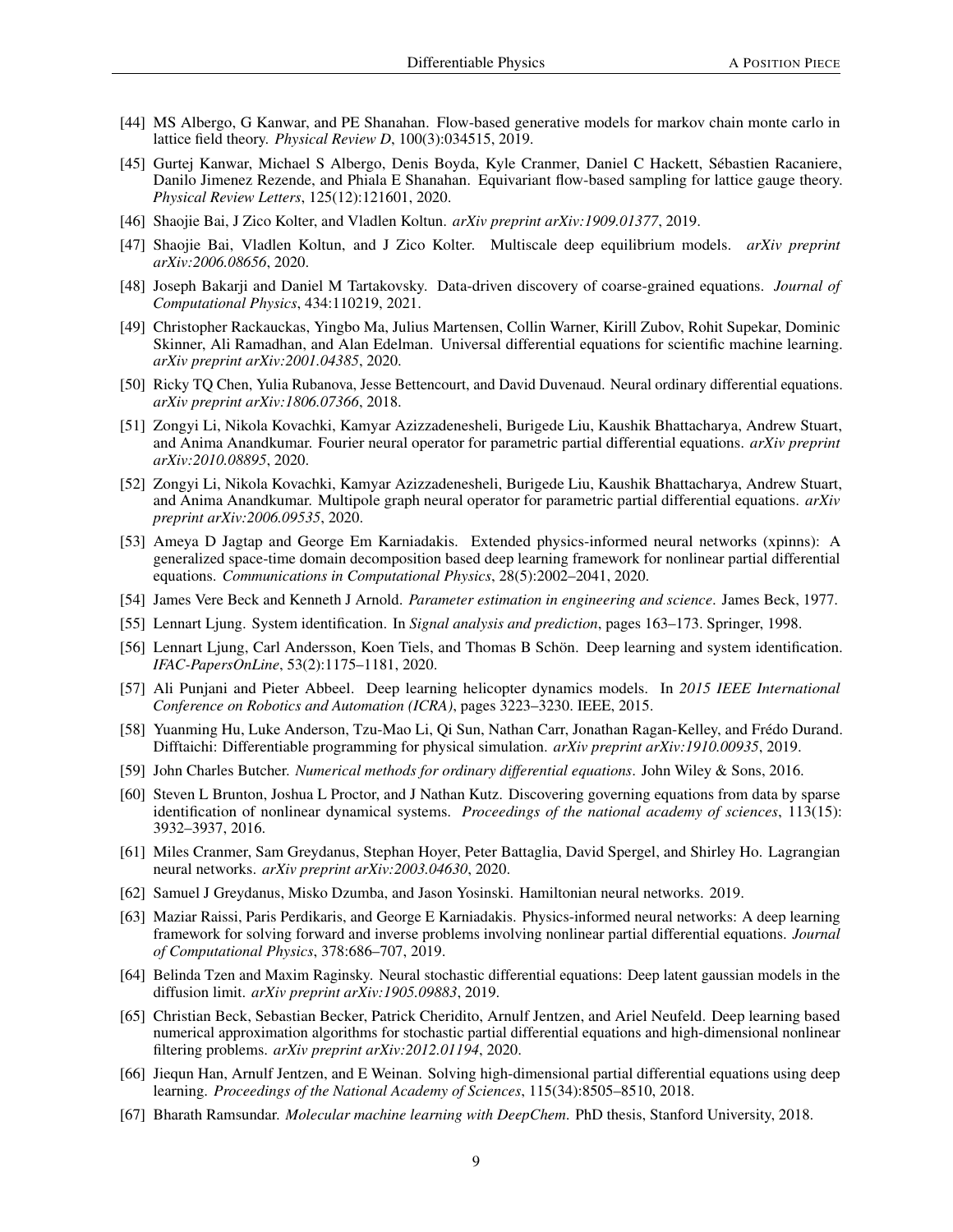- <span id="page-9-0"></span>[68] Kevin McCloskey, Eric A Sigel, Steven Kearnes, Ling Xue, Xia Tian, Dennis Moccia, Diana Gikunju, Sana Bazzaz, Betty Chan, Matthew A Clark, et al. Machine learning on dna-encoded libraries: a new paradigm for hit finding. *Journal of Medicinal Chemistry*, 63(16):8857–8866, 2020.
- <span id="page-9-1"></span>[69] David Pfau, James S Spencer, Alexander GDG Matthews, and W Matthew C Foulkes. Ab initio solution of the many-electron schrödinger equation with deep neural networks. *Physical Review Research*, 2(3):033429, 2020.
- <span id="page-9-2"></span>[70] Kristof T Schütt, Pieter-Jan Kindermans, Huziel E Sauceda, Stefan Chmiela, Alexandre Tkatchenko, and Klaus-Robert Müller. Schnet: A continuous-filter convolutional neural network for modeling quantum interactions. *arXiv preprint arXiv:1706.08566*, 2017.
- <span id="page-9-3"></span>[71] Johannes Klicpera, Janek Groß, and Stephan Günnemann. Directional message passing for molecular graphs. *arXiv preprint arXiv:2003.03123*, 2020.
- <span id="page-9-4"></span>[72] Han Wang, Linfeng Zhang, Jiequn Han, and E Weinan. Deepmd-kit: A deep learning package for many-body potential energy representation and molecular dynamics. *Computer Physics Communications*, 228:178–184, 2018.
- <span id="page-9-5"></span>[73] Frank Noé, Alexandre Tkatchenko, Klaus-Robert Müller, and Cecilia Clementi. Machine learning for molecular simulation. *Annual review of physical chemistry*, 71:361–390, 2020.
- <span id="page-9-6"></span>[74] Pin-Wen Guan. Differentiable thermodynamic modeling. *arXiv preprint arXiv:2102.10705*, 2021.
- <span id="page-9-7"></span>[75] Tian Xie and Jeffrey C Grossman. Crystal graph convolutional neural networks for an accurate and interpretable prediction of material properties. *Physical review letters*, 120(14):145301, 2018.
- <span id="page-9-8"></span>[76] Chi Chen, Weike Ye, Yunxing Zuo, Chen Zheng, and Shyue Ping Ong. Graph networks as a universal machine learning framework for molecules and crystals. *Chemistry of Materials*, 31(9):3564–3572, 2019.
- <span id="page-9-9"></span>[77] Jonathan Lym, Geun Ho Gu, Yousung Jung, and Dionisios G Vlachos. Lattice convolutional neural network modeling of adsorbate coverage effects. *The Journal of Physical Chemistry C*, 123(31):18951–18959, 2019.
- <span id="page-9-10"></span>[78] VV Ladygin, P Yu Korotaev, AV Yanilkin, and AV Shapeev. Lattice dynamics simulation using machine learning interatomic potentials. *Computational Materials Science*, 172:109333, 2020.
- <span id="page-9-11"></span>[79] Siti Nurul Akmal Yusuf, Yutaka Asako, Nor Azwadi Che Sidik, Saiful Bahri Mohamed, and Wan Mohd Arif Aziz Japar. A short review on rans turbulence models. *CFD Letters*, 12(11):83–96, 2020.
- <span id="page-9-12"></span>[80] Varun Shankar, Gavin Portwood, Arvind Mohan, Peetak Mitra, Venkat Viswanathan, and David Schmidt. Rapid spatiotemporal turbulence modeling with convolutional neural odes. In *APS Division of Fluid Dynamics Meeting Abstracts*, pages X11–004, 2020.
- <span id="page-9-13"></span>[81] Moose contributors. Moose: The Multiphysics Object-Oriented Simulation Environment. [https://github.](https://github.com/idaholab/moose) [com/idaholab/moose](https://github.com/idaholab/moose), 2021. [Online; accessed 29-August-2021].
- <span id="page-9-14"></span>[82] Mario Lino, Chris Cantwell, Anil A Bharath, and Stathi Fotiadis. Simulating continuum mechanics with multi-scale graph neural networks. *arXiv preprint arXiv:2106.04900*, 2021.
- <span id="page-9-15"></span>[83] David Rolnick, Priya L Donti, Lynn H Kaack, Kelly Kochanski, Alexandre Lacoste, Kris Sankaran, Andrew Slavin Ross, Nikola Milojevic-Dupont, Natasha Jaques, Anna Waldman-Brown, et al. Tackling climate change with machine learning. *arXiv preprint arXiv:1906.05433*, 2019.
- <span id="page-9-16"></span>[84] Veros contributors. Veros is the versatile ocean simulator. <https://github.com/team-ocean/veros>, 2021. [Online; accessed 29-August-2021].
- <span id="page-9-17"></span>[85] Jax cosmo contributors. jax-cosmo. [https://github.com/DifferentiableUniverseInitiative/jax\\_](https://github.com/DifferentiableUniverseInitiative/jax_cosmo) [cosmo](https://github.com/DifferentiableUniverseInitiative/jax_cosmo), 2021. [Online; accessed 29-August-2021].
- <span id="page-9-18"></span>[86] Denis Boyda, Gurtej Kanwar, Sébastien Racanière, Danilo Jimenez Rezende, Michael S Albergo, Kyle Cranmer, Daniel C Hackett, and Phiala E Shanahan. Sampling using su (n) gauge equivariant flows. *Physical Review D*, 103(7):074504, 2021.
- <span id="page-9-19"></span>[87] Jacob Devlin, Ming-Wei Chang, Kenton Lee, and Kristina Toutanova. Bert: Pre-training of deep bidirectional transformers for language understanding. *arXiv preprint arXiv:1810.04805*, 2018.
- <span id="page-9-20"></span>[88] Aditya Ramesh, Mikhail Pavlov, Gabriel Goh, Scott Gray, Chelsea Voss, Alec Radford, Mark Chen, and Ilya Sutskever. Zero-shot text-to-image generation. *arXiv preprint arXiv:2102.12092*, 2021.
- <span id="page-9-21"></span>[89] Alec Radford, Jong Wook Kim, Chris Hallacy, Aditya Ramesh, Gabriel Goh, Sandhini Agarwal, Girish Sastry, Amanda Askell, Pamela Mishkin, Jack Clark, et al. Learning transferable visual models from natural language supervision. *arXiv preprint arXiv:2103.00020*, 2021.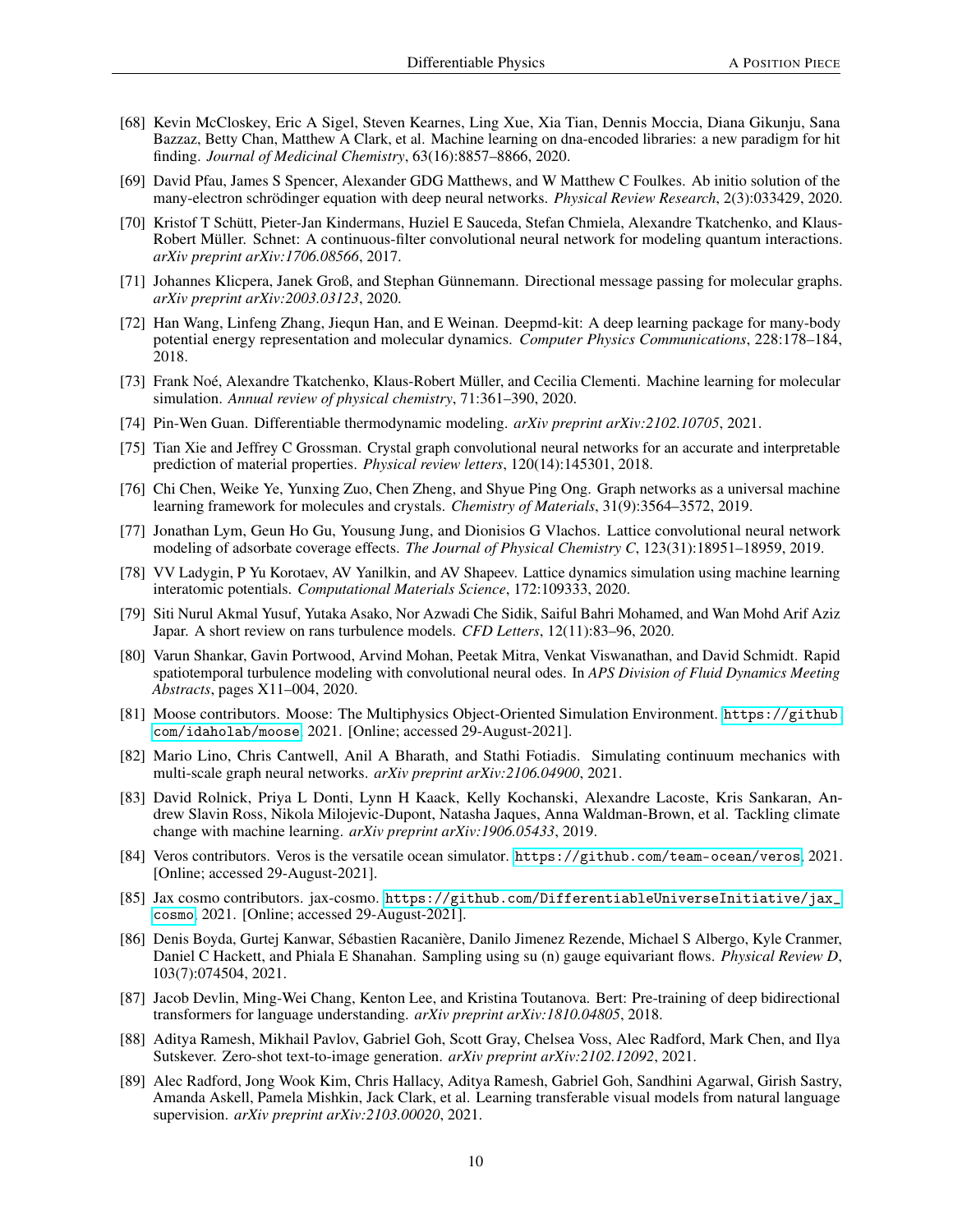- <span id="page-10-0"></span>[90] Tom B Brown, Benjamin Mann, Nick Ryder, Melanie Subbiah, Jared Kaplan, Prafulla Dhariwal, Arvind Neelakantan, Pranav Shyam, Girish Sastry, Amanda Askell, et al. Language models are few-shot learners. *arXiv preprint arXiv:2005.14165*, 2020.
- <span id="page-10-1"></span>[91] Rishi Bommasani, Drew A Hudson, Ehsan Adeli, Russ Altman, Simran Arora, Sydney von Arx, Michael S Bernstein, Jeannette Bohg, Antoine Bosselut, Emma Brunskill, et al. On the opportunities and risks of foundation models. *arXiv preprint arXiv:2108.07258*, 2021.
- <span id="page-10-2"></span>[92] Elena Voita, Rico Sennrich, and Ivan Titov. The bottom-up evolution of representations in the transformer: A study with machine translation and language modeling objectives. *arXiv preprint arXiv:1909.01380*, 2019.
- <span id="page-10-3"></span>[93] D. C. Wilcox. *Turbulence modelling for CFD*. DCW Industries, La Cañada, 1993.
- <span id="page-10-4"></span>[94] Stephen B. Pope. *Turbulent Flows*. Cambridge University Press, 2000.
- <span id="page-10-5"></span>[95] John P Perdew, Kieron Burke, and Matthias Ernzerhof. Generalized gradient approximation made simple. *Physical review letters*, 77(18):3865, 1996.
- <span id="page-10-6"></span>[96] Jess Wellendorff, Keld T Lundgaard, Andreas Møgelhøj, Vivien Petzold, David D Landis, Jens K Nørskov, Thomas Bligaard, and Karsten W Jacobsen. Density functionals for surface science: Exchange-correlation model development with bayesian error estimation. *Physical Review B*, 85(23):235149, 2012.
- <span id="page-10-7"></span>[97] Steve Plimpton. Fast parallel algorithms for short-range molecular dynamics. *Journal of computational physics*, 117(1):1–19, 1995.
- <span id="page-10-8"></span>[98] Yu Rong, Yatao Bian, Tingyang Xu, Weiyang Xie, Ying Wei, Wenbing Huang, and Junzhou Huang. Selfsupervised graph transformer on large-scale molecular data. *arXiv preprint arXiv:2007.02835*, 2020.
- <span id="page-10-9"></span>[99] Taco Cohen and Max Welling. Group equivariant convolutional networks. In *International conference on machine learning*, pages 2990–2999. PMLR, 2016.
- <span id="page-10-10"></span>[100] Risi Kondor, Zhen Lin, and Shubhendu Trivedi. Clebsch-gordan nets: a fully fourier space spherical convolutional neural network. *Advances in Neural Information Processing Systems*, 31:10117–10126, 2018.
- <span id="page-10-11"></span>[101] Brandon Anderson, Truong-Son Hy, and Risi Kondor. Cormorant: Covariant molecular neural networks. *arXiv preprint arXiv:1906.04015*, 2019.
- <span id="page-10-12"></span>[102] John Jumper, Richard Evans, Alexander Pritzel, Tim Green, Michael Figurnov, Olaf Ronneberger, Kathryn Tunyasuvunakool, Russ Bates, Augustin Žídek, Anna Potapenko, et al. Highly accurate protein structure prediction with alphafold. *Nature*, 596(7873):583–589, 2021.
- <span id="page-10-13"></span>[103] Raphael JL Townshend, Stephan Eismann, Andrew M Watkins, Ramya Rangan, Maria Karelina, Rhiju Das, and Ron O Dror. Geometric deep learning of rna structure. *Science*, 373(6558):1047–1051, 2021.
- <span id="page-10-14"></span>[104] Dougal Maclaurin, Alexey Radul, Matthew J Johnson, and Dimitrios Vytiniotis. Dex: array programming with typed indices. 2019.
- <span id="page-10-15"></span>[105] Benjamin Sherman, Jesse Michel, and Michael Carbin. Lambda-s: computable semantics for differentiable programming with higher-order functions and datatypes. *Proceedings of the ACM on Programming Languages*, 5(POPL):1–31, 2021.
- <span id="page-10-16"></span>[106] Desmond J Higham and Nicholas J Higham. *MATLAB guide*. SIAM, 2016.
- <span id="page-10-17"></span>[107] Stephen Wolfram et al. *The MATHEMATICA® book, version 4*. Cambridge university press, 1999.
- <span id="page-10-18"></span>[108] Leonardo de Moura, Soonho Kong, Jeremy Avigad, Floris Van Doorn, and Jakob von Raumer. The lean theorem prover (system description). In *International Conference on Automated Deduction*, pages 378–388. Springer, 2015.
- <span id="page-10-19"></span>[109] James A Carlson, Arthur Jaffe, and Andrew Wiles. *The millennium prize problems*. Citeseer, 2006.
- <span id="page-10-20"></span>[110] ST Epstein and CM Rosenthal. The hohenberg–kohn theorem. *The Journal of Chemical Physics*, 64(1):247–249, 1976.
- <span id="page-10-21"></span>[111] Ann E Mattsson. In pursuit of the" divine" functional. *Science*, 298(5594):759–760, 2002.
- <span id="page-10-22"></span>[112] Chenhao Ma, Ben Zhu, Xue-Qiao Xu, and Weixing Wang. Machine learning surrogate models for landau fluid closure. *Physics of Plasmas*, 27(4):042502, 2020.
- <span id="page-10-23"></span>[113] Yasaman Bahri, Jonathan Kadmon, Jeffrey Pennington, Sam S Schoenholz, Jascha Sohl-Dickstein, and Surya Ganguli. Statistical mechanics of deep learning. *Annual Review of Condensed Matter Physics*, 11:501–528, 2020.
- <span id="page-10-24"></span>[114] Daniel A Roberts, Sho Yaida, and Boris Hanin. The principles of deep learning theory. *arXiv preprint arXiv:2106.10165*, 2021.